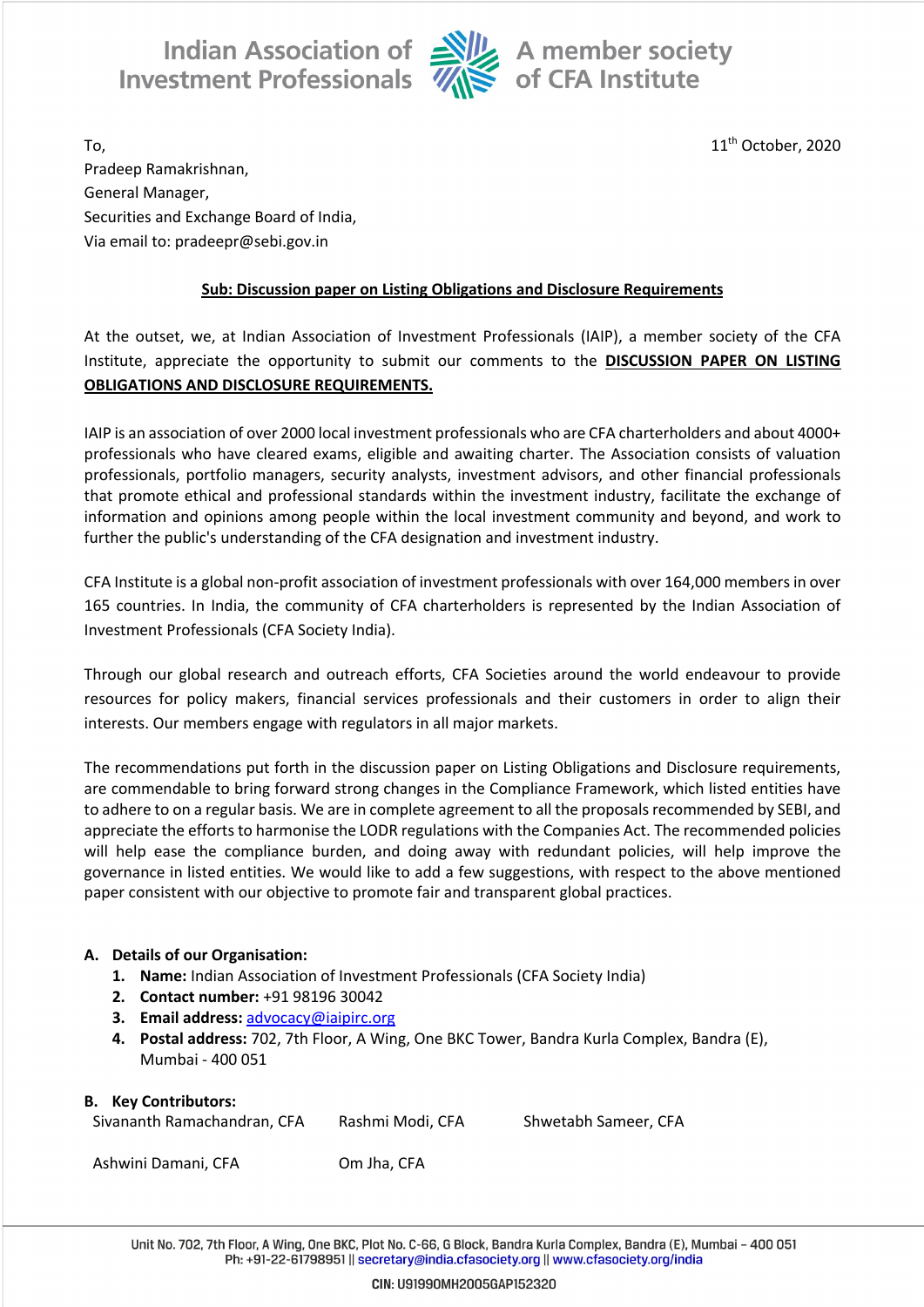Indian Association of Ally A member society<br>Investment Professionals Ally of CFA Institute



## C. Suggestions / Comments:

| Name of Entity/Person: Indian Association of Investment Professionals (CFA Society India)<br>Contact Number & Email Address: +91 9819630042(Rajendra Kalur, CFA) ; advocacy@iaipirc.org |                                                                                                 |                                                                                                                                                                                                                                                                                                                                                                                                                                                                                                                                                                                                                                                                                                               |                                                                                                                                                                                                                                                                                                                                                                                                        |  |  |
|-----------------------------------------------------------------------------------------------------------------------------------------------------------------------------------------|-------------------------------------------------------------------------------------------------|---------------------------------------------------------------------------------------------------------------------------------------------------------------------------------------------------------------------------------------------------------------------------------------------------------------------------------------------------------------------------------------------------------------------------------------------------------------------------------------------------------------------------------------------------------------------------------------------------------------------------------------------------------------------------------------------------------------|--------------------------------------------------------------------------------------------------------------------------------------------------------------------------------------------------------------------------------------------------------------------------------------------------------------------------------------------------------------------------------------------------------|--|--|
| Sr.<br>No.                                                                                                                                                                              | <b>Pertains to Regulation/sub-</b><br>regulation/schedule/clause/sub-<br>clause (as applicable) | <b>Proposed /Suggested</b><br>changes                                                                                                                                                                                                                                                                                                                                                                                                                                                                                                                                                                                                                                                                         | Rationale                                                                                                                                                                                                                                                                                                                                                                                              |  |  |
| 1.                                                                                                                                                                                      | 3                                                                                               | Insertion of new sub-regulation (2)<br>(1) The provisions of these<br>regulations which become<br>applicable to listed entities on the<br>basis of market capitalisation<br>criteria shall continue to apply to<br>such entities even if they fall below<br>such thresholds.                                                                                                                                                                                                                                                                                                                                                                                                                                  | This is a good change<br>towards market integration,<br>and improving the overall<br>corporate governance within<br>the organization.                                                                                                                                                                                                                                                                  |  |  |
| 2.                                                                                                                                                                                      | Second proviso to regulation 15(2)(a)                                                           | Insertion of new proviso:<br>Provided that once the above<br>regulations become applicable to a<br>listed entity, they shall continue to<br>remain applicable irrespective of<br>subsequent changes in equity<br>share capital or net-worth of such<br>entity.                                                                                                                                                                                                                                                                                                                                                                                                                                                | This regulation will induce<br>consistency in reporting by<br>companies, and we should<br>look forward to bringing<br>more companies on board.                                                                                                                                                                                                                                                         |  |  |
| 3.                                                                                                                                                                                      | 24(5)                                                                                           | A listed entity shall not dispose of<br>shares in its material subsidiary<br>resulting in reduction of its<br>shareholding (either on its own or<br>together with other subsidiaries)<br>to less than or equal to fifty<br>percent or cease the exercise of<br>control over the subsidiary without<br>passing a special resolution in its<br>General Meeting except in cases<br>where such divestment is made<br>under a scheme of arrangement<br>duly approved by a Court/Tribunal,<br>or under a resolution plan duly<br>approved under section 31 of the<br>Insolvency Code and such an event<br>is disclosed to the recognized stock<br>exchanges within one day of the<br>resolution plan being approved | The proposed changes in the<br>given provision are<br>appreciated. We suggest that<br>the term "shareholding"<br>should not be limited to only<br>the stakeholding but also<br>extend to the net assets of<br>the company. This will<br>protect the shareholders<br>interest, where the company<br>may not be able to go for a<br>slump sale of its assets<br>without passing a special<br>resolution. |  |  |
| 4.                                                                                                                                                                                      | Schedule III,                                                                                   | Part A, Para A<br>4. Outcome of Meetings of the                                                                                                                                                                                                                                                                                                                                                                                                                                                                                                                                                                                                                                                               | This is a very good clause<br>which will reduce market<br>manipulation, which happens                                                                                                                                                                                                                                                                                                                  |  |  |

Unit No. 702, 7th Floor, A Wing, One BKC, Plot No. C-66, G Block, Bandra Kurla Complex, Bandra (E), Mumbai - 400 051 Ph: +91-22-61798951 || secretary@india.cfasociety.org || www.cfasociety.org/india